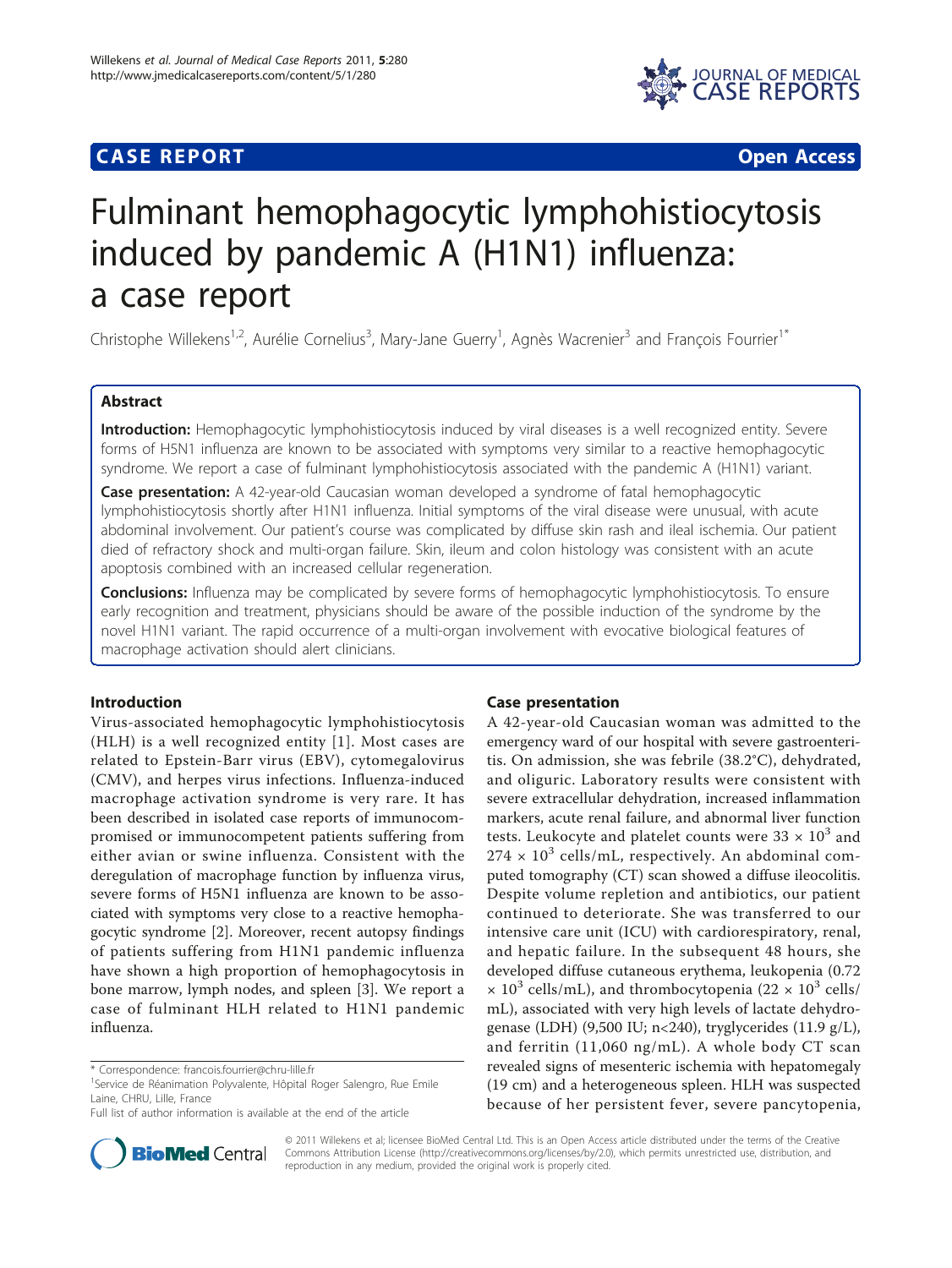hyperferritinemia, hypertriglyceridemia, increased LDH and hepatomegaly. A bone marrow biopsy was performed and the results revealed typical hemophagocytosis.

No family history of HLH was found and a primary familial form was considered unlikely. According to the CT scan and bone marrow biopsy results, no hematological malignancy was thought to be responsible for a secondary form. Blood protein electrophoresis showed hypo- $\gamma$ -globulinemia (7.5 g/L) with a low IgG level (5.5 g/L). All autoimmune antibody test results were negative. Despite an extensive multi-site sampling and serological studies, no bacterial or fungal infection was found. Laboratory tests for viral infection including mumps, measles, EBV, CMV, herpes simplex virus (HSV), human herpesvirus 6 (HHV6), HHV8, varicella zoster virus (VZV), B19 parvovirus, adenovirus, enteroviruses, viral hepatitis B and C, HIV, Hantaan virus, and human T cell lymphotropic virus (HTLV) were unremarkable. Only nasopharyngeal polymerase chain reaction (PCR) testing was positive for influenza A (H1N1).

On day four after admission to the ICU, in consideration of our inability to exclude a malignant lymphoma with certainty, corticosteroid therapy and rituximab (375  $\text{mg/m}^2)$  were initiated. Due to persistence of shock and respiratory failure, our patient was considered unable to receive etoposide. An exploratory laparotomy showed a mesenteric ischemia extending to the ileum and right colon. Despite ileum resection, circulatory support, high flow hemofiltration, and mechanical ventilation, our patient died seven days after admission with multi-organ failure and refractory circulatory shock. The positive results of the PCR were obtained after her death, and our patient did not receive antiviral therapy.

A skin biopsy, and ileum and colon histology were examined for pathological changes. Skin biopsy results revealed major epidermal apoptosis with basal cell hydropic degeneration and sub-epidermal blistering. A moderate and predominantly peri-vascular infiltrate of lymphocytes and macrophages was present in the superficial dermis. Colon and ileum biopsy results showed mucosal alterations with increased apoptotic activity and cellular regeneration at the crypt bases. Colonic biopsy revealed more severe lesions, with associated mucosal denudation, enlarged lamina propria, and diffuse lymphocytic infiltration. No hemophagocytosis was found in these tissues (see Figure [1A,B](#page-2-0)).

## **Discussion**

HLH is a rare disease characterized by uncontrolled proliferation of mature histiocytes, hemophagocytosis, and up-regulation of inflammatory cytokines. The more typical findings are fever, peripheral cytopenia affecting two lineages at least, hepatosplenomegaly, hypertriglyceridemia and/or hypofibrinogenemia, and hemophagocytosis. Recently, the Histiocyte Society updated its guidelines [[1](#page-3-0)] and proposed to add three diagnostic criteria: hyperferritinemia, decreased or absent natural killer (NK) cell activity, and high soluble interleukin 2 receptor serum levels. Five among eight of these criteria should be fulfilled to confirm the diagnosis. They were present in our patient, who developed high persistent fever, severe pancytopenia, hepatomegaly on abdominal CT scan, and very high plasma levels of ferritin, triglycerides, and LDH.

Despite an extensive search, nasopharyngeal influenza A (H1N1) found on PCR was the only positive result able to explain the initial symptoms and secondary HLH. The clinical presentation of our patient was unusual, with predominantly digestive signs and no respiratory signs initially. Gastrointestinal symptoms are known to frequently occur in seasonal influenza and stool influenza A viral carriage has been recently documented in this situation [\[4\]](#page-3-0). A skin involvement may also be observed during influenza, with exanthema or petechial rash. In our patient, skin biopsy results were consistent with viral-induced lesions or a toxic epidermal necrosis. Ileum and colon histological features were more severe and consistent with a cell-mediated immune reaction or direct viral lesions. Previous studies have shown that severe apoptosis can be detected in the intestinal tissue of patients developing an influenza virus infection, with reactive hemophagocytic activity in bone marrow, lungs, and liver [\[5\]](#page-3-0).

The first reported case of HLH associated with the H1N1 influenza virus was in a 17-year-old who completely recovered without immunosuppressive treatment [[6](#page-3-0)]. Our patient's case was dramatically different, with rapid evolution to a lethal multi-organ failure syndrome.

The induction of HLH by H5N1 and H3N2 influenza virus has been previously described. These variants induce an ineffective cytotoxicity by CD8+ T lymphocytes, with a decreased perforin expression, both mechanisms potentially leading to HLH syndrome [\[1,7](#page-3-0)]. Whether the 2009 influenza A (H1N1) virus can bring on these changes is not yet known.

## Conclusions

Hemophagocytic lymphohistiocytosis with multi-organ failure syndrome can be induced by the novel H1N1 influenza variant. Despite its rarity, clinicians should be aware of this possibility to enable early recognition and treatment.

### Consent

Written informed consent was obtained from the patient's next-of-kin for publication of this case report and any accompanying images. A copy of the written consent is available for review by the Editor-in-Chief of this journal.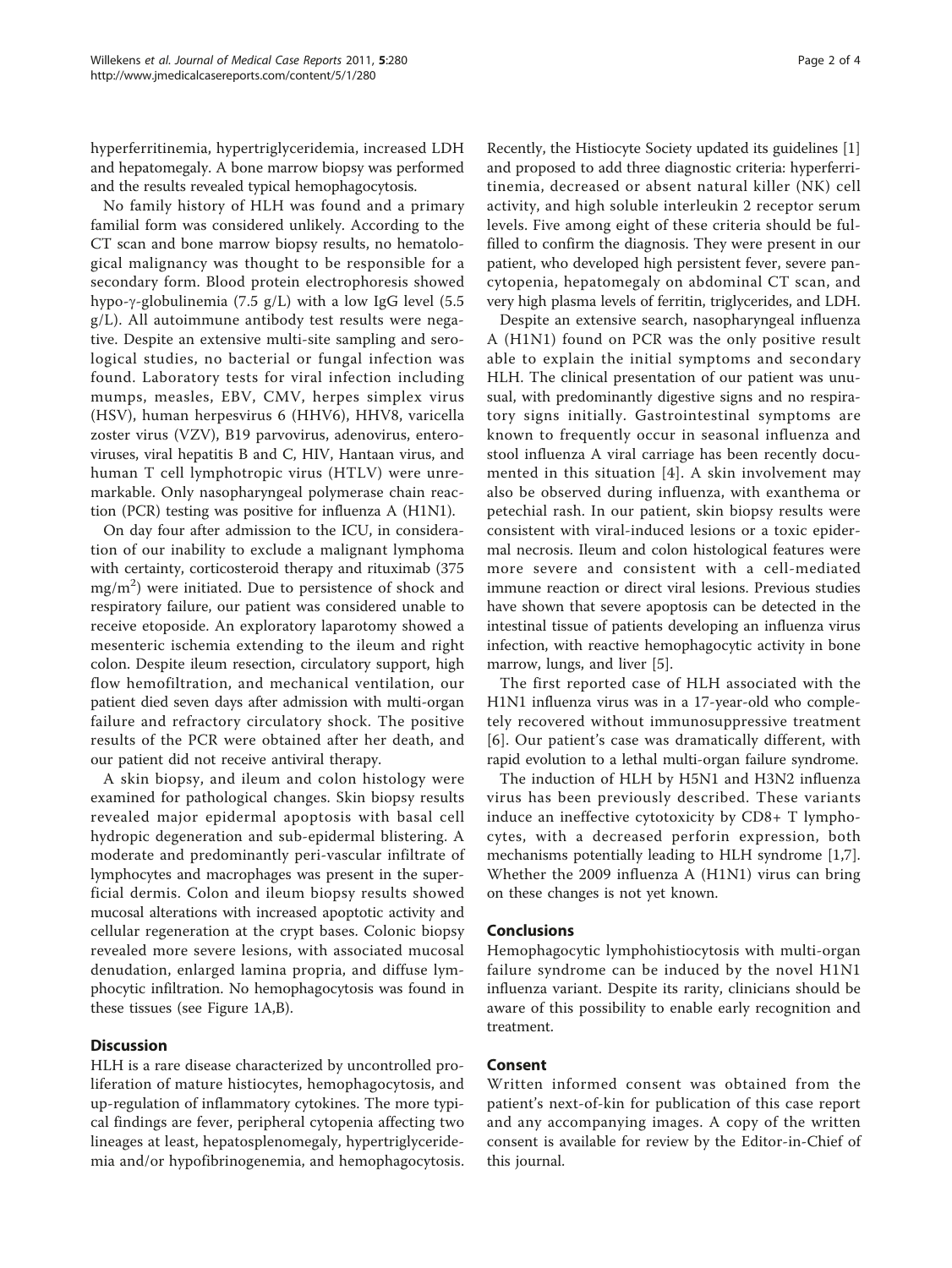<span id="page-2-0"></span>